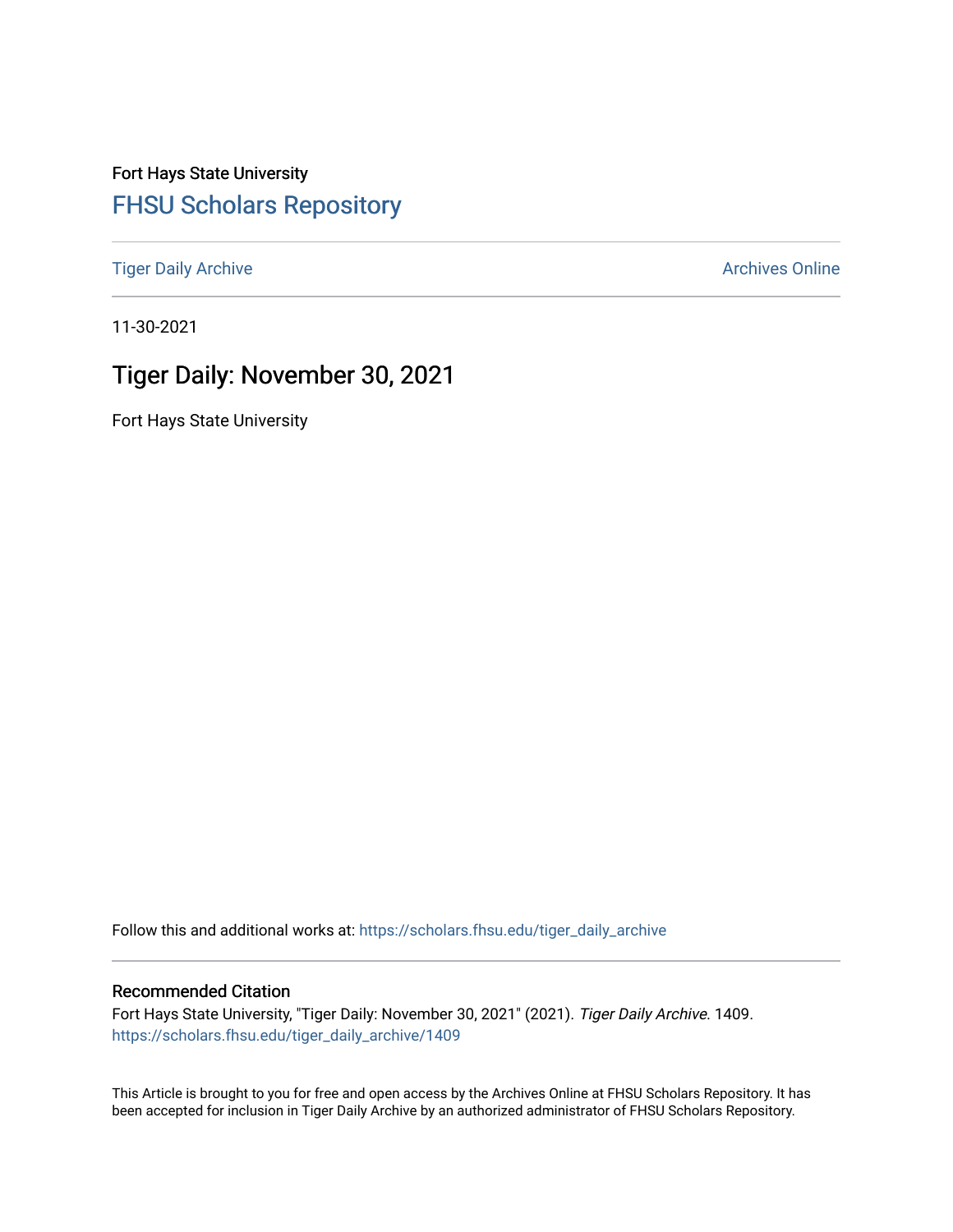**From:** Tiger Daily **Sent:** Tuesday, November 30, 2021 10:01 AM **To:** Tiger Daily <TigerDaily@fhsu.edu> **Subject:** Tiger Daily [November 30, 2021]



### **ANNOUNCEMENTS**

- **[COVID-19 Updates](#page-2-0)**
- **[Calendar: Upcoming Professional Development Opportunities](#page-2-1)**
- **[Tuesday TILT Tips: Improve Students Writing Before the Final Paper Submission](#page-2-2)**
- **[Call For Book Chapters: Implementing Diversity, Equity, Inclusion, and Belonging](#page-3-0)  [Management in Organizational Change Initiatives](#page-3-0)**
- **[Practice German with the Department of Modern World Languages](#page-3-1)**
- **[United Airfare Discount for December 2021 ~ Fall Commencement](#page-3-2)**
- **[KSBDC Upcoming Training Events](#page-4-0)**
- **[FHSU Student Massage Clinics](#page-4-1)**
- **[Fall 2021 Times Talks and Events](#page-4-2)**
- **[Tuition Assistance Applications For 2022 Spring/Intersession Semester Due by](#page-4-3)  [December 3rd](#page-4-3)**
- **[Accepting Applications for FRE Funding Available for use in Spring 2022](#page-5-0)**
- **[Dickens' Carolers](#page-5-1)**
- **[Yoga and Mindfulness –](#page-5-2) New Location!**
- **[Chartwells Thank-ful Food Donation](#page-5-3)**
- **[Fort Hays Honor Society Coat Drive](#page-6-0)**
- **[Sabbatical Applications for AY 2022-2023 Due to Department Chairs Electronically By](#page-6-1)  [December 1](#page-6-1)**
- **[Shop FHSU Online Marketplace Now Open](#page-6-2)**
- **[Last Two Hispanic Dance Sessions of the Semester](#page-6-3)**
- **[The 14th Annual "Let Your Voice Be Heard!" Poster Competition and Exhibition](#page-7-0)**
- **[University Photo December Open Studio Dates](#page-7-1)**

### **EVENTS**

### **THIS WEEK/WEEKEND**

- **[FHSU Plymouth Schoolhouse Christmas Open House](#page-7-2) - TODAY; 3:00pm – 4:30pm**
- **["Donut Stress"](#page-7-3) – TOMORROW; 9:00am**
- **Encore Series Presents: [Christmas In Killarney](#page-8-0) – December 2; 7:30pm**
- **[Fort Hays Singers Send-Off](#page-8-1) - December 3; 2:45pm – 3:00pm**
- **[University Holiday Party and Service Awards Ceremony](#page-8-2) - December 3; 3:45pm**
- **[Writing Circle](#page-8-3) - December 3; 4:00pm-5:00pm**
- **32nd [Annual Fred P. Ruda Teaming Up for Tots](#page-10-0) - December 4; 9:00am – 1:00pm (come and go)**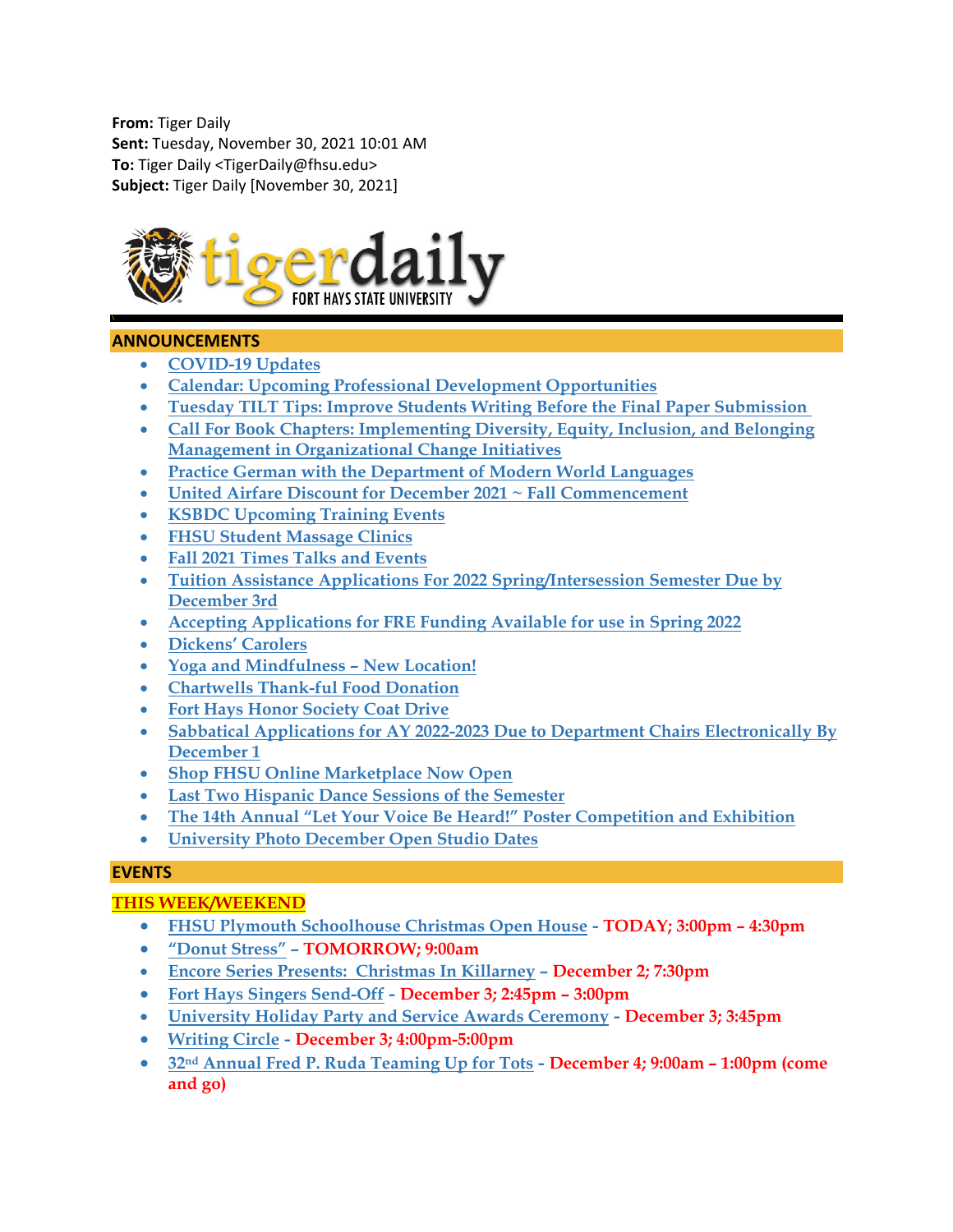- **[FHSU STEM-ED Student Chapter Annual Christmas Show: "Rudolph the Red-Nosed](#page-10-1)  [Reindeer"](#page-10-1) - December 4; 10:00am**
- **Opening Reception – ["Enormous" at Moss-Thorns](#page-11-0) - December 4; 10:00am – 2:00pm**

### **EMPLOYMENT OPPORTUNITIES**

- **[University Police Officer](#page-11-1)**
- **[Adjunct Instructors in the Department of Communication Studies](#page-11-2)**
- **[Assistant Director of Student Engagement](#page-12-0)**
- **[Coordinator of Student Engagement](#page-12-1)**
- **Custodian – [Residential Life](#page-13-0)**
- **[Human Resource Program Specialist](#page-13-1)**
- **[Custodian, Gross Coliseum](#page-14-0)**
- **[Facilities Maintenance Technician –](#page-14-1) Sternberg Museum**
- **[Instructional Designer/E-Learning Developer –](#page-15-0) Department of Teaching Innovation [and Learning Technologies](#page-15-0)**
- **Program Specialist – [Department of Teaching Innovation and Learning Technologies](#page-15-1)**

### **SHARE WITH STUDENTS**

- **[Student Employment Opportunities –](#page-16-0) Criminal Justice Department**
- **[Student Employment Opportunities –](#page-16-1) Student Ambassador**

### **STUDENT ABSENCES**

<span id="page-2-0"></span>• **Fort Hays Singers – [Pearl Harbor Ceremony](#page-16-2)**

### **ANNOUNCEMENTS**

## **COVID-19 Updates**

The [COVID-19 Response website](https://www.fhsu.edu/covid-19-response/index) is where we post the latest information about the pandemic, including a new COVID-19 Dashboard that is updated every Tuesday.

## <span id="page-2-1"></span>**Calendar: Upcoming Professional Development Opportunities**

Check out upcoming professional development opportunities! The TILT TigerLearn event calendar is your go-to for professional development at FHSU! Check it out here: [http://tigerlearn.fhsu.edu/events/.](http://tigerlearn.fhsu.edu/events/)

To provide faculty and staff with one easy place to see all professional development at FHSU, we're happy to include your event on the TigerLearn calendar. We can include links to your registration site, contact persons for questions, etc. Just contact [TILT-FacultyDev@fhsu.edu,](mailto:TILT-FacultyDev@fhsu.edu) and we'll add your event right away!

## <span id="page-2-2"></span>**Tuesday TILT Tips: Improve Students Writing Before the Final Paper Submission**

Providing an opportunity to get feedback before submitting the final paper is one of the effective ways to improve students writing.

However, it can be time-consuming for the faculty. Currently, an automated feedback tool is available through the Blackboard building block. It gives students instant feedback on the quality of academic writing in assignments, thesis, and other deliverables. By receiving and processing direct inline feedback, students can improve their academic writing skills and become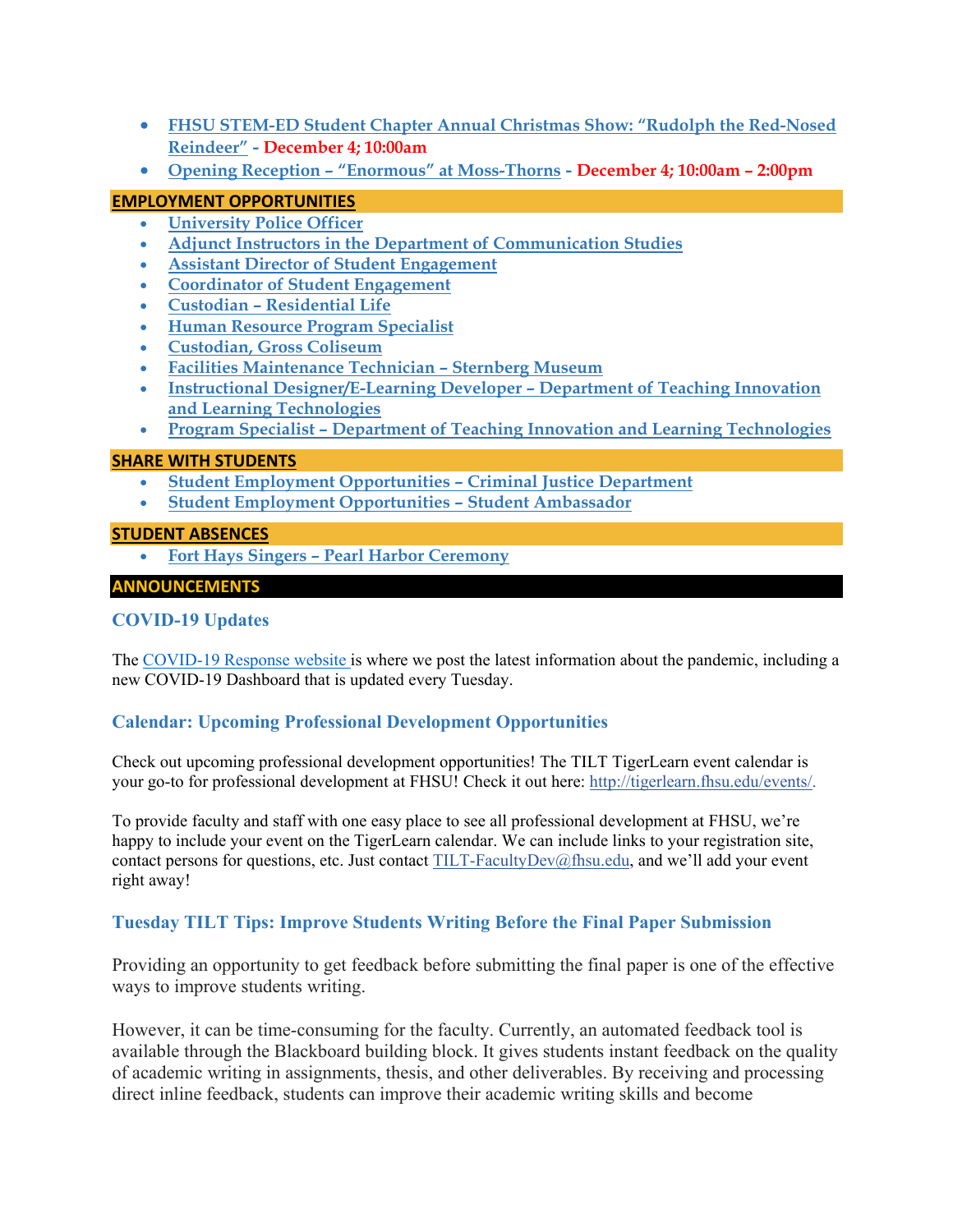responsible for their own learning

process. [https://documentcloud.adobe.com/link/review?uri=urn:aaid:scds:US:b5f43921-19e9-](https://documentcloud.adobe.com/link/review?uri=urn:aaid:scds:US:b5f43921-19e9-4e0d-8bf3-3ca2592cd6e0) [4e0d-8bf3-3ca2592cd6e0](https://documentcloud.adobe.com/link/review?uri=urn:aaid:scds:US:b5f43921-19e9-4e0d-8bf3-3ca2592cd6e0)

# <span id="page-3-0"></span>**Call For Book Chapters: Implementing Diversity, Equity, Inclusion, and Belonging Management in Organizational Change Initiatives**

Scholars and practitioners are invited to contribute to an edited book entitled, *Implementing Diversity, Equity, Inclusion, and Belonging Management in Organizational Change Initiatives.* Published by IGI Global. Researchers and practitioners are encouraged to submit on or before December 26, 2021, a chapter proposal of 1,000 to 2,000 words clearly explaining the mission of the proposed chapter. Be prepared to submit the full chapter with 2 days of proposal submission if submitted by this date. Questions can be directed to Dr. Abeni El-Amin, Assistant Professor, Robbins College of Business and Entrepreneurship, Fort Hays State University, [aelamin@fhsu.edu.](mailto:aelamin@fhsu.edu)

### <https://www.igi-global.com/publish/call-for-papers/call-details/5513>

The focus of I*mplementing Diversity, Equity, Inclusion, and Belonging Management in Organizational Change Initiatives* is to analyze how leaders implement Diversity, Equity, Inclusion, and Belonging (DEIB) organizational change initiatives. The social and political changes of this era have created a climate change and fundamental shift in how businesses view the impact of DEIB in the workplace. Additionally, determined is how leaders make significant, sustainable changes utilizing communication abilities, envisioning, conflict management skills, servant leadership, and innovative DEIB initiatives.

# <span id="page-3-1"></span>**Practice German with the Department of Modern World Languages**

Do you want to practice your German? Join us in Zoom for an informal conversation on the following dates:

December 2.

Time: 4:00 to 5:00 pm

Zoom link: <https://fhsu.zoom.us/j/99785712439?pwd=eWU4aWo5MjZTZ3YwajlRekd6ekhaZz09>

*For more information, contact Dr. Giovani Lopez at [g\\_lopezlopez@fhsu.edu](mailto:g_lopezlopez@fhsu.edu) Department of Modern Languages* 

# <span id="page-3-2"></span>**United Airfare Discount for December 2021 ~ Fall Commencement**

We are pleased to partner with United Airlines for air travel to the FHSU December 2021 Commencement.

- To make flight reservations online please click on discount code ZJZS959019.
- MileagePlus members earn Premier Qualifying Dollars and miles for their travel.
- Dates of travel must occur between December 10 to December 25, 2021.
- Go to [www./united.com/meetingtravel](http://www./united.com/meetingtravel) and enter the above code.

You may also call United Meeting Reservation Desk at (800) 426–1122

• Monday – Friday 7:00 a.m. – 9:00 p.m. Central Time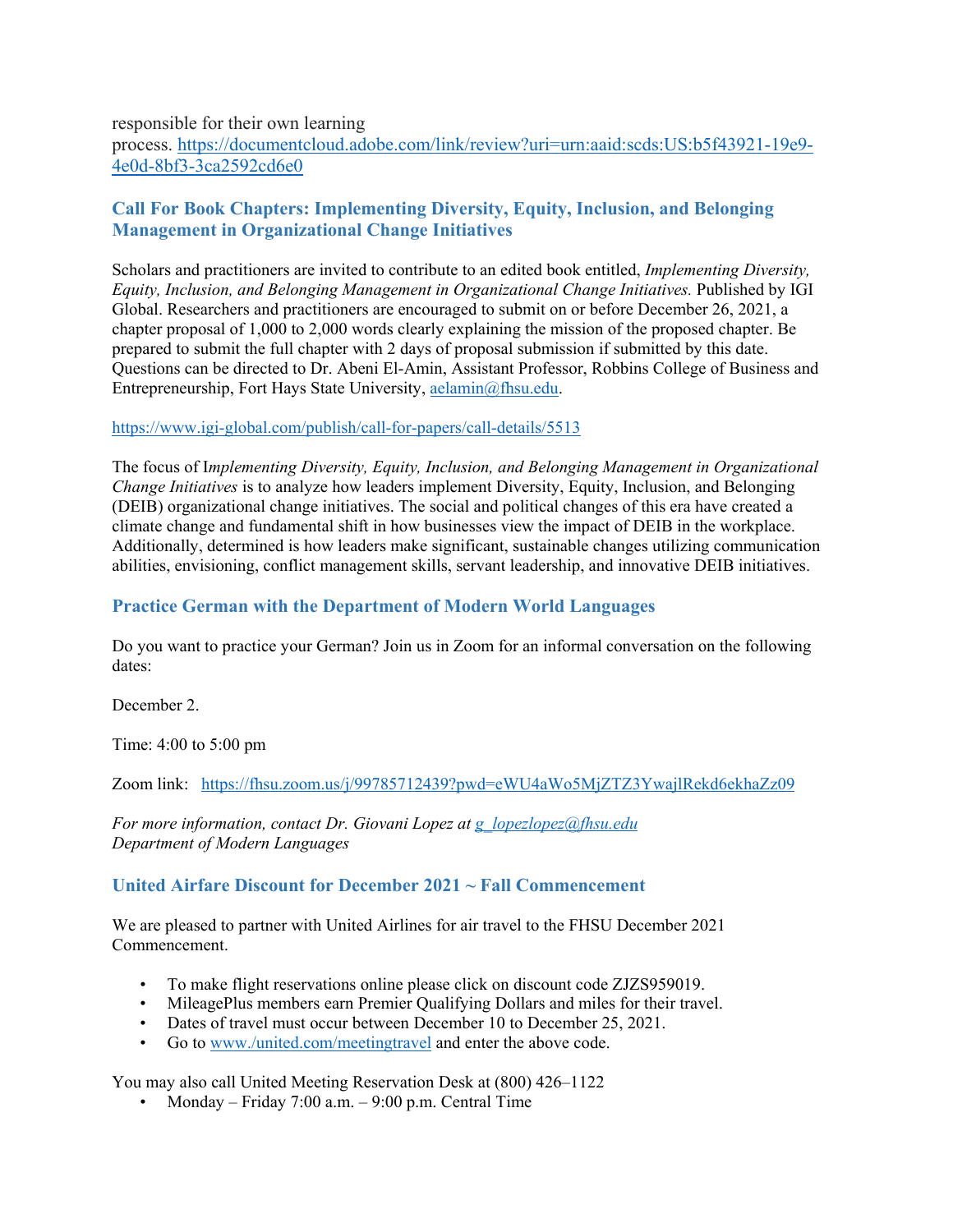• Saturday – Sunday 7:00 a.m. –  $5:00$  p.m. Central Time

• Booking fees are waived for Meeting reservations. International customers may contact their local United Reservation Desk.

Questions, please contact Teresa L. Clounch at [tlclounch@fhsu.edu.](mailto:tlclounch@fhsu.edu)

# <span id="page-4-0"></span>**KSBDC Upcoming Training Events**

Using a mix of in-person and online events, the Kansas SBDC provides helpful tips & approaches on a wide variety of business topics.

Special Notes:

Make sure to visit our Video [Library](https://www.kansassbdc.net/ksbdc-webinars-vimeo) for recording of past webinars  $\&$  events. Innovators/Inventors: Visit [www.KansasSBDC.net/Tech](https://www.kansassbdc.net/tech) for additional special events just for you!

#### **UPCOMING FREE WEBINARS:**

December 7th, 9:00 a.m. - **Retail Sales Tax [Workshop](https://zoom.us/webinar/register/WN_3HDcSFdxSgCZMNjUqkFHtQ)** December 9th, 9:00 a.m. - **Sales Tax [Construction](https://zoom.us/webinar/register/WN_NPC4PXvtTYmMakPkEsqQkA) Contractors**

## <span id="page-4-1"></span>**FHSU Student Massage Clinics**

Welcome to the Fall semester for the FHSU Massage Therapy Program. Our student massage clinics will begin October  $9<sup>th</sup>$ . Clinic will be held on campus this semester.

#### *Location: Memorial Union, lower level*

We **ONLY** accept cash or check. **\$30.00** for a 1 hour session.

Click the link below to book your appointment: <https://www.fhsu.edu/hhp/Massage-Therapy/Book-an-Appointment/index>

Hope to see everyone soon!!

## <span id="page-4-2"></span>**Fall 2021 Times Talks and Events**

### **November 30th**

Time: 12:00 to 1:00 PM Location: South Study Space Topic: Afghan Refugee Crisis Presenter: Dr. Christopher Olds

### <span id="page-4-3"></span>**Tuition Assistance Applications For 2022 Spring/Intersession Semester Due by December 3rd**

Fort Hays State University provides Tuition Assistance for Fall, Spring and Summer semesters for benefit eligible employees, their spouses, and dependents of employees (participants are required to pay all applicable fees). The definition of each eligible group is provided in the Tuition Assistance Policy (link below), along with the general eligibility criteria. Please contact the Human Resource Office with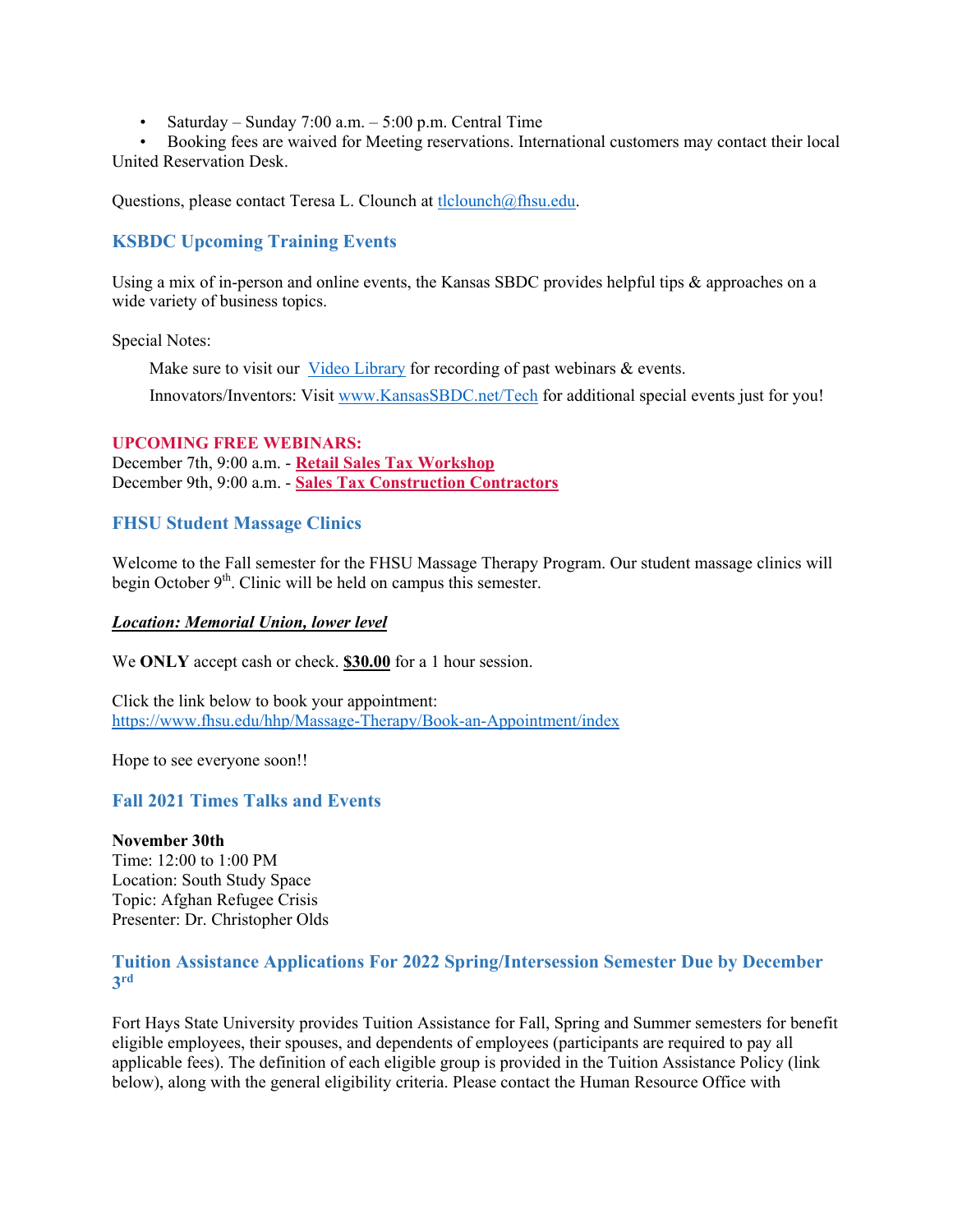questions regarding eligibility or the Financial Assistance Office for questions regarding the awarding of benefit.

Please follow the provided link to review the program guidelines and applications. <https://www.fhsu.edu/humanresourceoffice/Other-Benefits/>

# <span id="page-5-0"></span>**Accepting Applications for FRE Funding Available for use in Spring 2022**

We are pleased to announce a funding opportunity for a **one-time extension of the Faculty Research Experience (FRE) grant program**. The funding currently available may be used in the spring of 2022 and will provide seed money to support faculty in getting started with a research project.

All current full-time Fort Hays State University faculty who have either *not* received FRE funding or were *not* funded in Year 2 of this grant program are eligible to apply. **Eligible individuals may apply for funding for up to \$2,500.** Please see below for submission details and deadline.

**Submission Details**:<https://fhsu.infoready4.com/CompetitionSpace/#competitionDetail/1854830> **Submission Deadline**: **November 29th, 2021 (by 11:59pm CST)**

Questions? Please contact Whitney Whitaker [\(wkwhitaker@fhsu.edu\)](mailto:wkwhitaker@fhsu.edu)

### <span id="page-5-1"></span>**Dickens' Carolers**

All FHSU Students, Faculty, and Staff who love to SING carols are invited to join the DICKENS CAROLERS for the caroling season. We have just a couple gigs now and more to come after break, I'm sure. Caroling music is provided....We NEVER practice - just dress Christmas-y and come sing!

TO JOIN US….send me an email, and I'll add you to the list to receive notifications!

*Dr. Terry Crull 785-639-3200* [tacrull@fhsu.edu](mailto:tacrull@fhsu.edu)

### <span id="page-5-2"></span>**Yoga and Mindfulness – New Location!**

**Yoga on the Lawn**, now **Yoga and Mindfulness,** hosted by Health and Wellness Services (formerly the Kelly Center) and the Tiger Fitness Center (formerly the Wellness Center) will now be held indoors.

Please join us for a restorative yoga session **in the Dance Room in Cunningham Hall** each Tuesday evening from 5:30-6:30pm. You may bring your own yoga mat or we'll have some for you to use. A free FHSU yoga mat or \$5 Starbucks gift card will be available to attendees who complete our survey!

### <span id="page-5-3"></span>**Chartwells Thank-ful Food Donation**

Chartwells is hosting Thankful for the month of November!

Join us in donating canned goods and other non-perishable items to the Fort Hays State Food Pantry and the Hays Food Bank. Donations can be made at the McMindes Café from now until November  $30<sup>th</sup>$ . Each person that donates will receive a Starbucks coffee voucher for one free 16oz brewed coffee!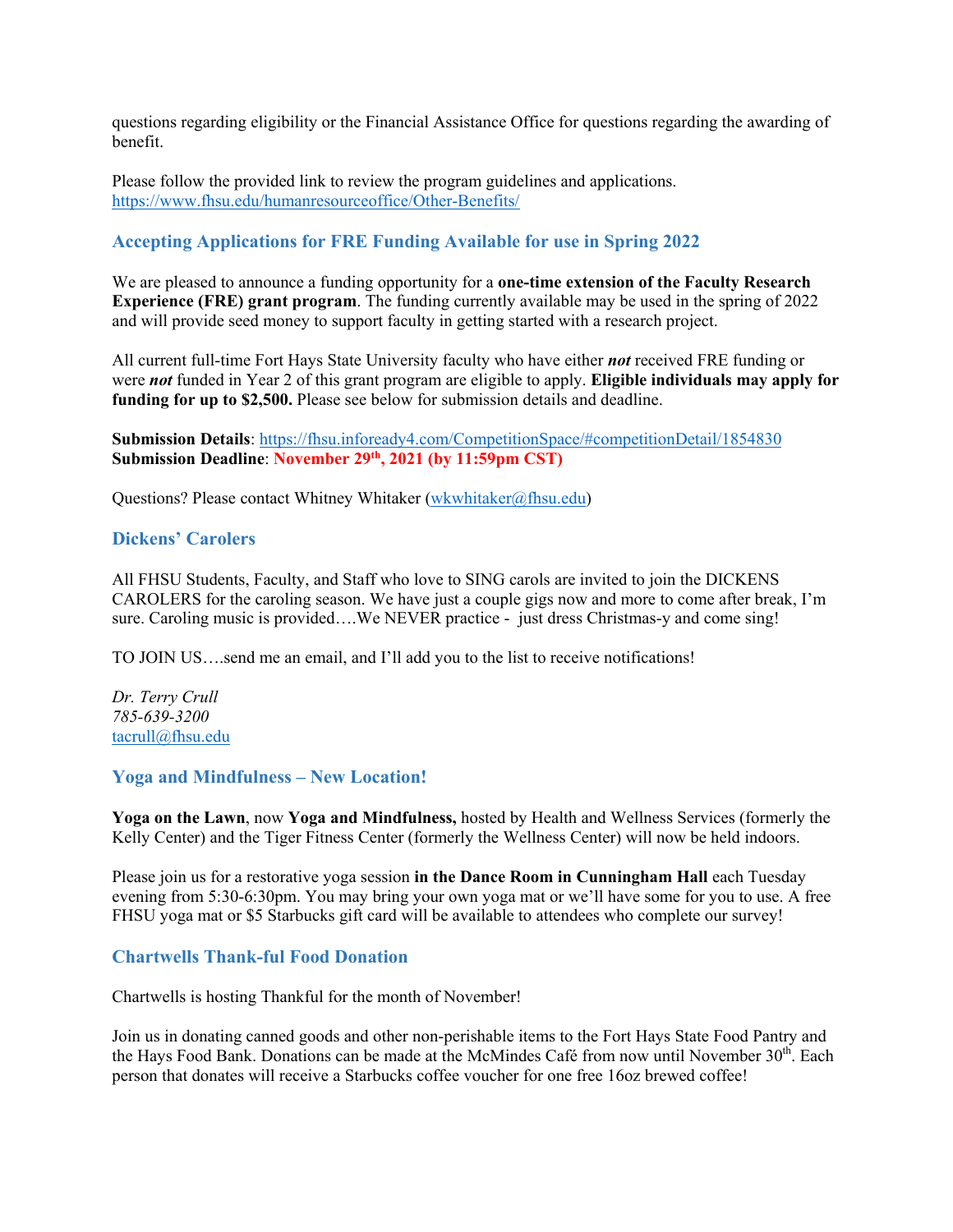# <span id="page-6-0"></span>**Fort Hays Honor Society Coat Drive**

The Fort Hays Honor Society is hosting a coat drive from November 1-December 3. We will be accepting coats, hats, gloves, scarves, and any other warm clothing items. Drop-off locations include: Memorial Union, McMindes Hall, Breathe Coffee House, Celebration Community Church, and Catholic Campus Center.

Please contact fhhs.fhsu $@g$ gmail.com with any questions.

# <span id="page-6-1"></span>**Sabbatical Applications for AY 2022-2023 Due to Department Chairs Electronically By December 1**

The sabbatical process is accessed through Lotus Notes Workspace: Sabbatical *(not web-based)* Please contact the Office of the Provost if you have any questions regarding accessing or completing the application form.

Sabbatical leave information is available in the **AAUP MOA**, page 64 and the Faculty and Unclassified Staff Handbook, [Chapter 5 Leaves](https://www.fhsu.edu/academic/provost/handbook/ch_5_leaves/)

## <span id="page-6-2"></span>**Shop FHSU Online Marketplace Now Open**

Looking for the perfect gift this holiday season?

Introducing **Shop FHSU**, your new online marketplace for Tiger gear.

Shopfhsu.com [\(https://shopfhsu.com/\)](https://shopfhsu.com/)

## <span id="page-6-3"></span>**Last Two Hispanic Dance Sessions of the Semester**

On Wednesday **December 1** we have a Polynesian Dances (Traditional Hula) Session with Nichole, from 6:30 - 9:00 PM in Cunningham Hall 122 (Dance Room).

Our last Hispanic Dance session is on **December 8** at 6:30 pm in the same room. We have a special collaboration from the Barn Hoppers Club that evening. Learn some cool line dancing steps. Salsa Party from 6:30 - 9:00 PM (Barn Hoppers & Chita)

### **Please wear a mask inside CH 122 during the dance session.**

(Plan to stay for one hour and 25 minutes at least (warm up and cool down sessions). Sessions will be taught live, and will also be streamed live on ZOOM to make it accessible and inclusive to friends who cannot make it to the campus sessions

<https://fhsu.zoom.us/j/97434239882?pwd=NGIwOFdSS0VPS2ZPdm56WUE2Tlc1UT09>

Please wait until we open the Zoom room for you.

Be there at 6:30 pm. We start at 6:30 pm promptly, or when CH 122 is free. All sessions are free and open to anybody who would like learn about theses dances.

*All Hispanic Dance Sessions are sponsored by the Modern Languages Department, Spanish Club FHSU, and the collaboration of the Department of Sociology with Dr. English.* Bring comfortable shoes and all your friends.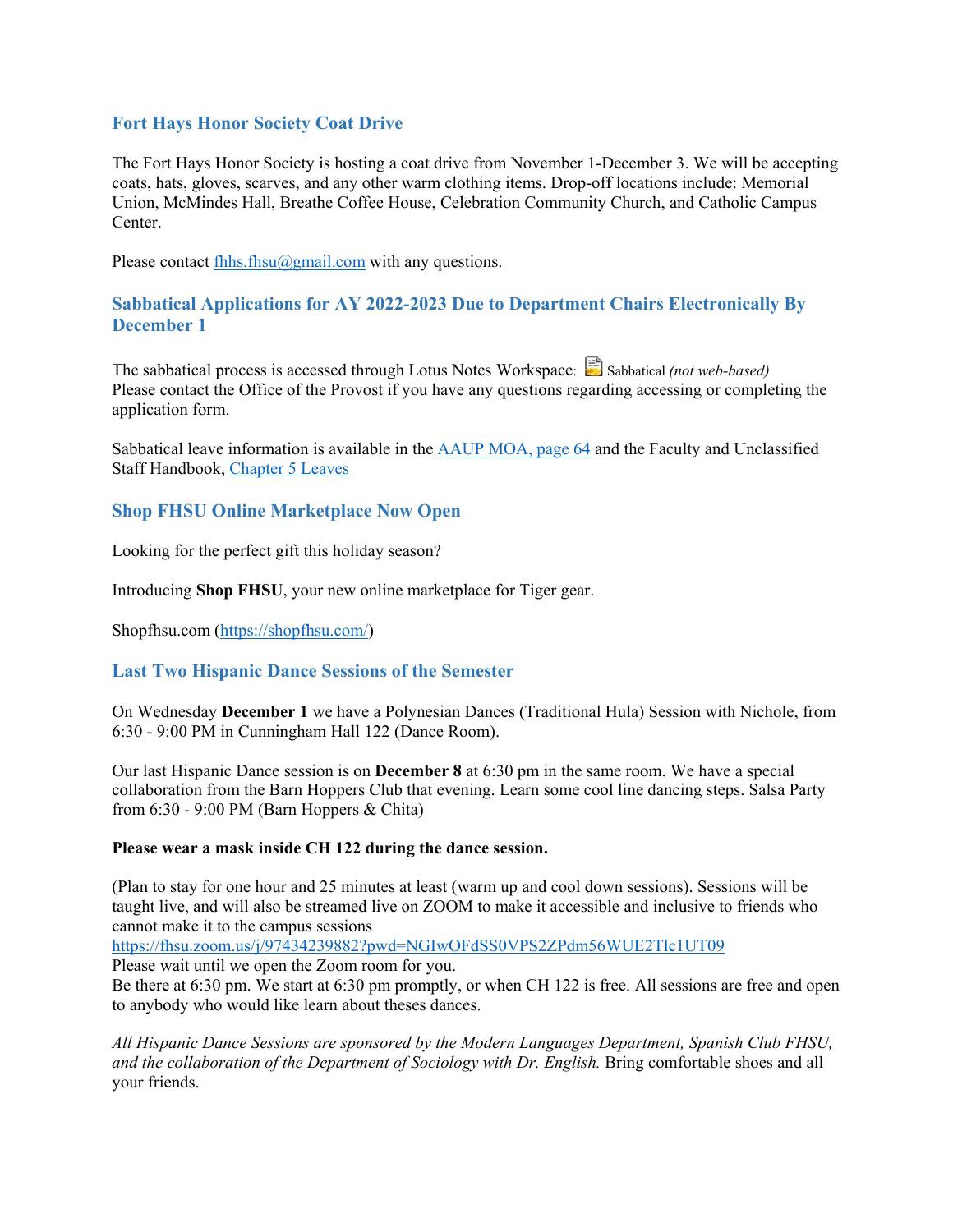# <span id="page-7-0"></span>**The 14th Annual "Let Your Voice Be Heard!" Poster Competition and Exhibition**

The Department of Art and Design is excited to showcase the 2021 posters from the 14th Annual "Let Your Voice Be Heard!" Poster Competition. The posters are on display in the atrium of the Schmidt Foundation Center of Art and Design Hall at FHSU. Voting will take place from Monday, Nov. 29– Friday, Dec. 3. The last night of voting will be during the Winter Art Walk. Winners will be announced and posted on Monday, Dec. 6. The exhibition runs until Friday, Dec. 10. Students, faculty, staff, and the Hays community are invited to vote for their top five favorite posters.

Junior and senior graphic design students will showcase their posters created in the History of Graphic Design course in conjunction with themes of the American Democracy Project. These posters are an annual project to shed light on political and social issues that are happening in our state, country, and world. Its purpose is to create a component of civic engagement in our curriculum, as well as to use the students' design talents to express their own opinions. The posters are over concepts of voting, democracy, civic engagement, and social and political issues.

# <span id="page-7-1"></span>**University Photo December Open Studio Dates**

University Relations and Marketing will be offering open studio times for those faculty, staff, and student employees who have not yet had a university photo taken or need an updated picture. Upcoming dates are December 20 & 21.

Sign up for your photo time through the Google form below:

Where: Hammond Hall 114 When: <https://forms.gle/Nna8mA6fiMWGd2zDA>

Questions? Please email Trever Rohn.

#### **EVENTS**

<span id="page-7-2"></span>**FHSU Plymouth Schoolhouse Christmas Open House** Tuesday, November  $30<sup>th</sup>$ ;  $3:00$ pm –  $4:30$ pm Plymouth Schoolhouse

Come and enjoy Christmas from the past…Refreshments provided!

FREE and open to the public

*Sponsored by Science and Mathematics Education Institute*

<span id="page-7-3"></span>**"Donut Stress"** Wednesday, December 1<sup>st</sup>; 9:00am Memorial Union Back Patio

"FHSU Health and Wellness Services presents..."Donut Stress." Come grab a sweet treat to brighten your morning! We will have FREE coffee from Breathe Coffeehouse and donuts from Herdt's Donut available on Wednesday, December 1 at 9:00am on the back patio of the Union (outside the entrance next to Starbucks)."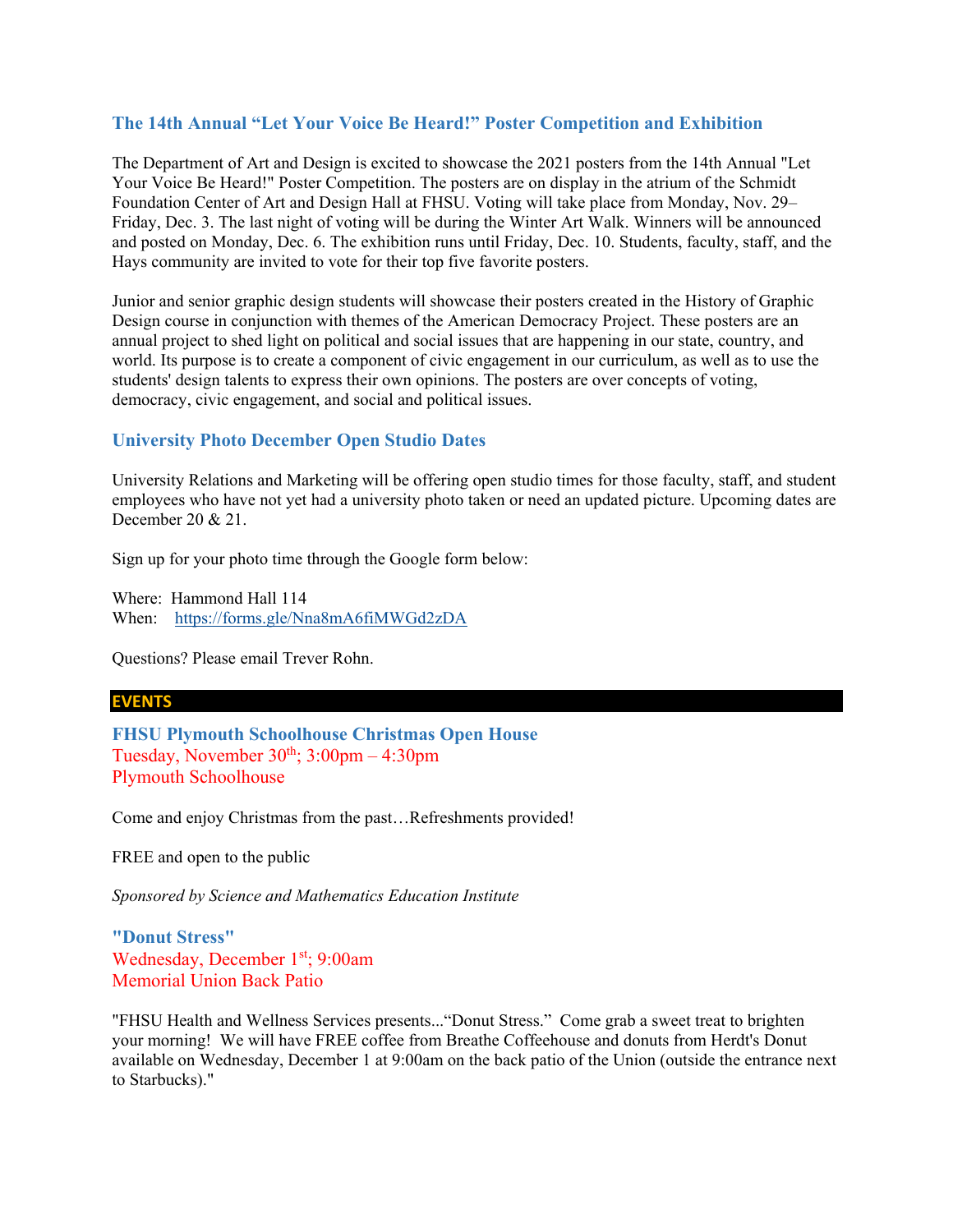# <span id="page-8-2"></span><span id="page-8-0"></span>**Encore Series Presents: Christmas In Killarney** Thursday, December 2nd; 7:30pm Beach/Schmidt Performing Arts Center

Created by the 2009 World Champion of Irish Dance Scott Doherty and worldwide touring Irish musician Chris Smith, Christmas in Killarney combines the excitement of Irish dance with the harmonies of traditional Christmas classics. The creative team includes Broadway Director Jeff Whiting, Emmy award winning Set Designer Jason Ardizzone-West, Arranger Gary Lensenmayer, Costume Designer Sarah Cubbage and New York based Light Designer Aaron Porter. Set in Killarney, Ireland in the late 1920's, Christmas in Killarney shows what it means to celebrate Christmas the 'Irish' way, where many of our own Christmas traditions originated. Don't miss this unique opportunity to be the first to see what will become a holiday classic!

For more information or to purchase tickets, visit the Memorial Union Student Service Center, call 785- 628-5306, or visit [www.fhsu.edu/encore.](http://www.fhsu.edu/encore) Tickets for the general public are \$40 reserved and \$30 unreserved; for seniors, \$35 reserved and \$25 unreserved; and for FHSU students and children ages 5-17, tickets are \$30 reserved and \$20 unreserved.

Questions? Contact Edie McCracken at [esmccracken@fhsu.edu](mailto:esmccracken@fhsu.edu)

<span id="page-8-3"></span><span id="page-8-1"></span>**Fort Hays Singers Send-Off** Friday, December  $3<sup>rd</sup>$ ; 2:45pm – 3:00pm Back Lot of Malloy Hall

Come and join the SEND OFF for the Fort Hays Singers trip to Hawaii! Join us at Palmer inside Malloy at 1:45 to hear them sing their Pearl Harbor Concert  $\textcircled{\small{3}}$ 

*Dr.Terry Crull*

**Writing Circle**  Friday, December 3rd; 4:00pm-5:00pm Forsyth Library, Room 210

Looking for a supportive, encouraging space for your writing projects? Bring your creative writing, poetry, fiction, creative non-fiction, and other works to share.

The Writing Circle is sponsored by Forsyth Library and the Writing Center.

### **University Holiday Party and Service Awards Ceremony** Friday, December 3rd; 3:45pm Fort Hays Ballroom

Please mark your calendar for the annual Fort Hays State University Holiday Party and Service Awards Ceremony.

At 3:20 p.m. on Friday, December 3, university departments will close for the express purpose of giving all employees the opportunity to attend this event. The President's Office will provide food and refreshments before and after the program in the Memorial Union Black and Gold Room. If you wish, please go through the buffet line upon your arrival and then be seated in the Fort Hays Ballroom for the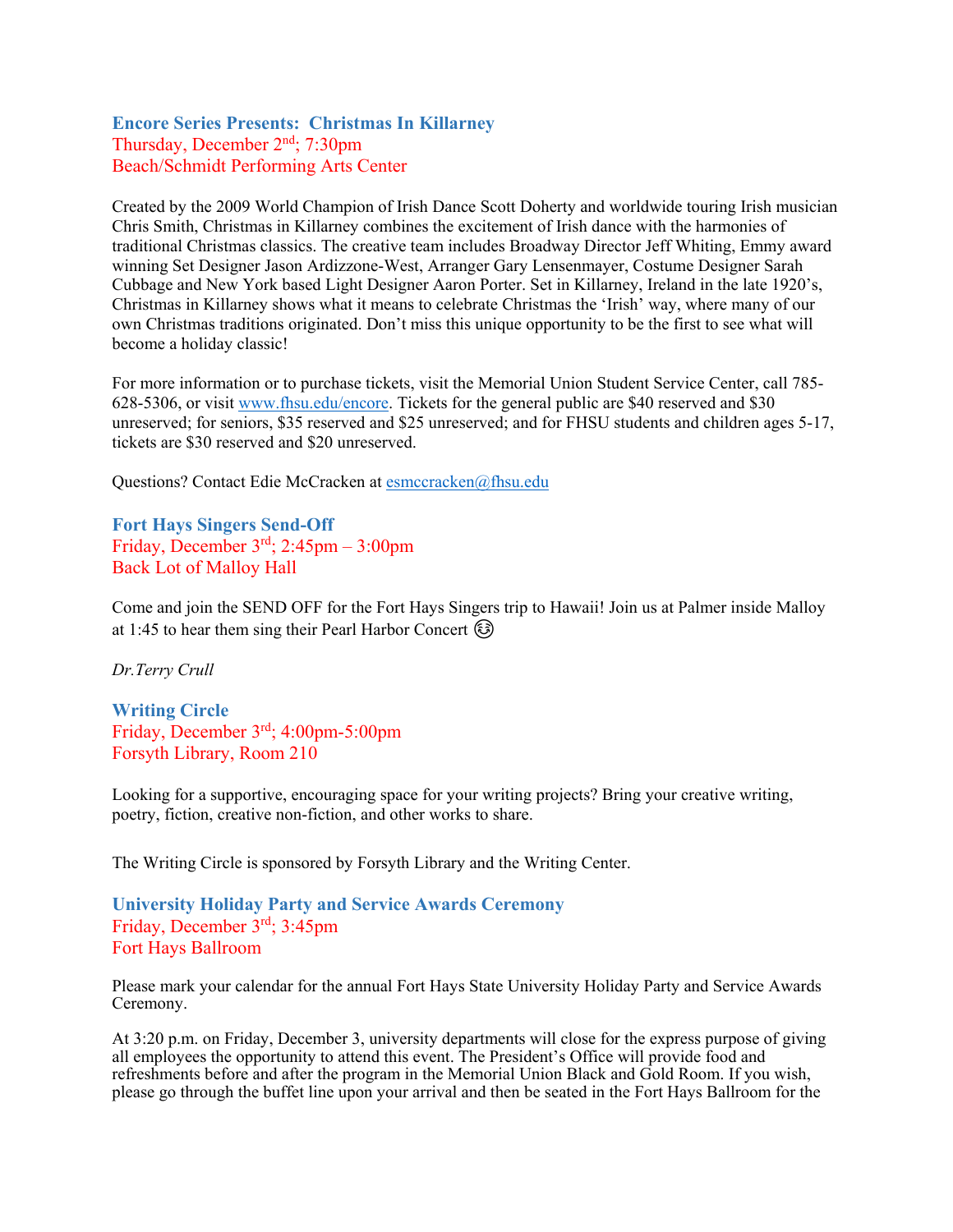program, which should begin at approximately 3:45 p.m. We will honor faculty and staff who have served 10, 20, 30, and 40 years. The Alumni Association will present awards to 25-year employees.

You are encouraged to join the holiday celebration and to honor these employees on the length of their service to the university and the state of Kansas.

#### **2021 Service Awards**

### **40-year Employees**

Lawrence Gould

#### **30-year Employees**

Sandra Cook Keith Dreher Steven Hale Bruce Heath

#### **20-year Employees**

Jill Arensdorf Matthew Bachar Brian Flax Eric Gillock Thomas "Brad" Goebel Mark Grieve Amy Klein Patricia Levy Mary Martin Jason McCullough Gary Murphy Kenton Olliff Kimberly Perez Wendy Rohleder-Sook Tawnya Rohr Henry Schwaller IV Gina Smith Andrew Tincknell Hong Biao Zeng Michelle Zeng

#### **10-year Employees**

Ivalah Allen Alan Badgley Suzanne Becking Andi Beckman Kendal Carswell Clifton "CD" Clark Arvin Cruz Darrell Hamlin Taylor Kriley Dawne Leiker Tisa Mason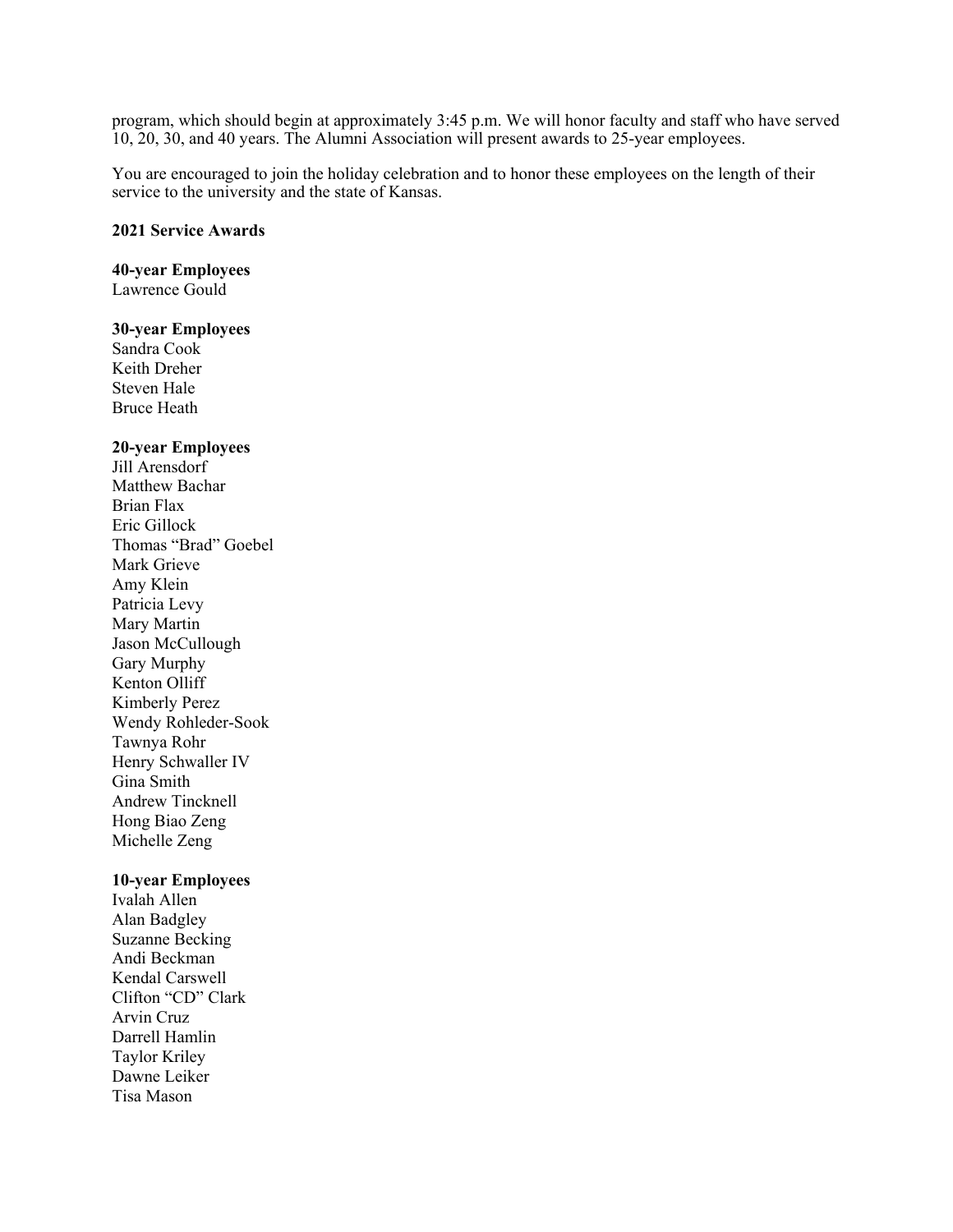Melissa Mayers Francis Mindrup Paul Nienkamp Jisook "April" Park Pauline Scott Brittney VonFeldt James "Skip" Ward Sabrina Gaddis Tomme Williams Michelle Windholz Kristin Wolf Matthew Zimmerman

#### **25-year Employees**

Jeffrey Briggs Nancy Cunningham Mark Johnson Dennis King Amy Moeder Roy Soukup Debra Staab David Storer Dennis Weber Cynthia Weigel

Please contact the Office of the President at 785-628-4232 if you have questions.

# <span id="page-10-0"></span>**32nd Annual Fred P. Ruda Teaming Up for Tots** Saturday, December  $4<sup>th</sup>$ ; 9:00am – 1:00pm (come and go) Center for Applied Technology

The Department of Applied Technology will host community volunteers to assemble approximately 200 wooden toys. This year we are making a transforming robot.

The program is designed to spread holiday cheer to local children who may not other receive Christmas presents. All ages are welcome to volunteer for toy production, but children 12 and under must be accompanied by an adult. Jobs include sanding, running parts from station to station, putting on wheels, attaching parts, finishing and, for those who have experience, running some machine operations.

If you cannot volunteer the entire time – please come and go as it fits into your schedule. The event will be held in the Center for Applied Technology (wood shop). No need to RSVP – just show up the day of the event.

## <span id="page-10-1"></span>**FHSU STEM-ED Student Chapter Annual Christmas Show: "Rudolph the Red-Nosed Reindeer"**

Saturday, December 4<sup>th</sup>; 10:00am Fort Hays State University, Memorial Union, Ballroom Admission: FREE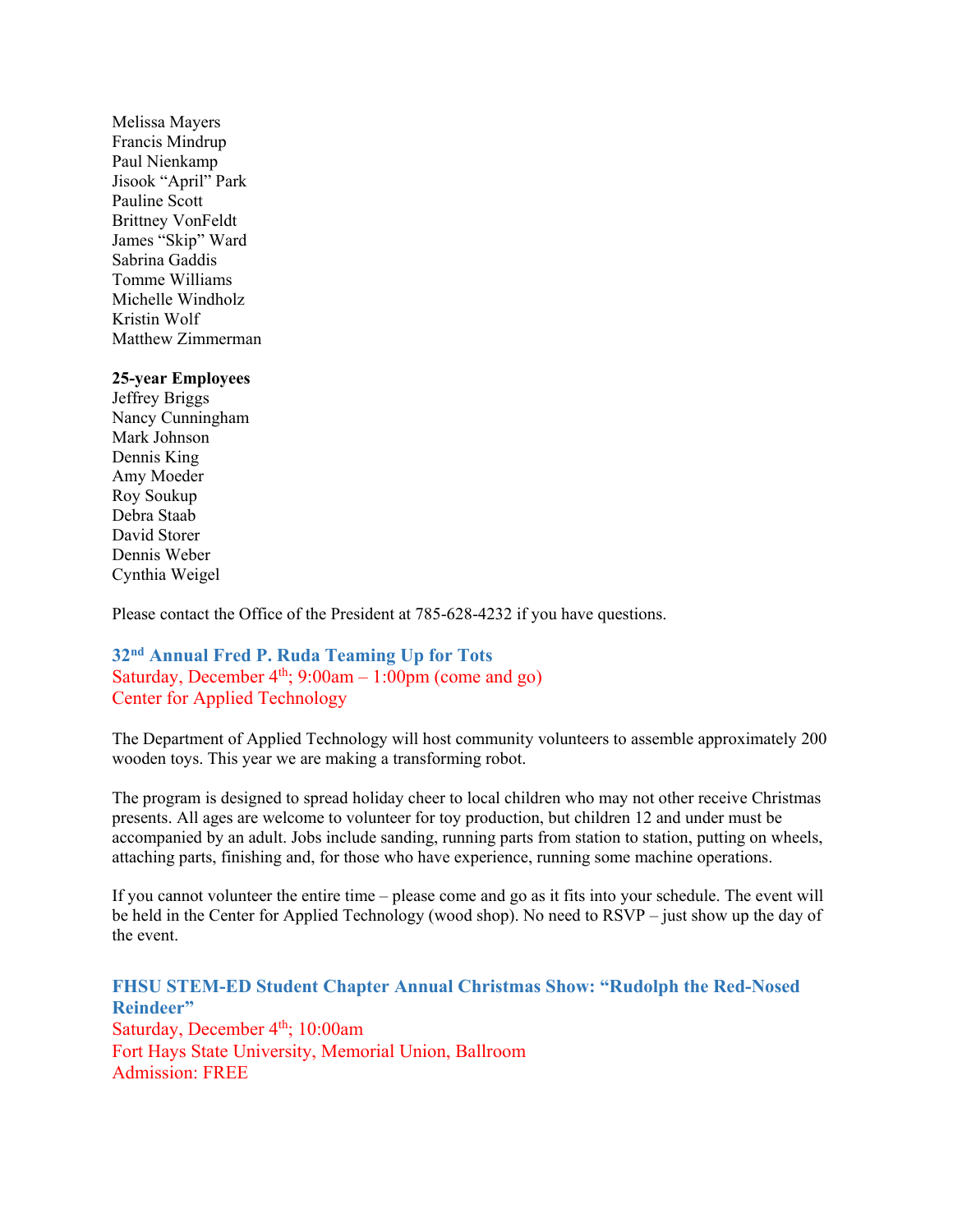Watch as student scientists explain why Rudolph's nose glows, how reindeer fly around the world, and so much more!

*Sponsored by Science and Mathematics Education Institute For Information contact Matthew Clay (785) 628-4578 or [maclay@fhsu.edu](mailto:maclay@fhsu.edu)*

```
Opening Reception – "Enormous" at Moss-Thorns
Saturday, December 4<sup>th</sup>; 10:00am – 2:00pm
Moss-Thorns Gallery of Art
```
Come see the new exhibition being held now in the Moss-Thorns Gallery! "Enormous" is the MFA Thesis Exhibition in Sculpture for Suat (Wendy) Tan, and will be hosting an opening ceremony to begin the show!

The exhibition is available for viewing Monday-Friday 9am-4pm, through December 17<sup>th</sup>.

### **EMPLOYMENT OPPORTUNITIES**

### <span id="page-11-1"></span>**University Police Officer**

Fort Hays State University Police is currently accepting applications for the position of University Police Officer. Position will remain open until filled. For a full description and a list of requirements go to [https://fhsu.wd1.myworkdayjobs.com/CAREERS.](https://fhsu.wd1.myworkdayjobs.com/CAREERS)

Applicant must be at least 21 years of age, no felony convictions, no convictions for domestic violence, and must maintain a valid Kansas driver's license.

## <span id="page-11-2"></span>**Adjunct Instructors in the Department of Communication Studies**

#### **Position Description**:

Seeking adjunct instructors (Non-Benefits eligible) for face to face instruction on the Fort Hays State University main campus, Hays, KS, who are available to teach communication courses on a variety of days and times. Opportunities to teach online may also be available to successful candidates.

#### **Minimum Qualifications**:

Successful applicants must hold an earned master's degree from an accredited institution and have a minimum of 18 graduate hours in the field of Communication. Must have college level teaching experience.

#### **Preferred Qualifications**:

Master's or higher degree in the field of Communication. Two or more years of recent college level teaching experience. Experience teaching Public Speaking type courses and one or more of the following courses is a plus:

- Introduction to Motion Pictures
- Media and Society
- Introduction to Organizational Communication
- Intro. to Public Relations and Advertising
- Strategic Writing and Ethics
- Visual and Creative Design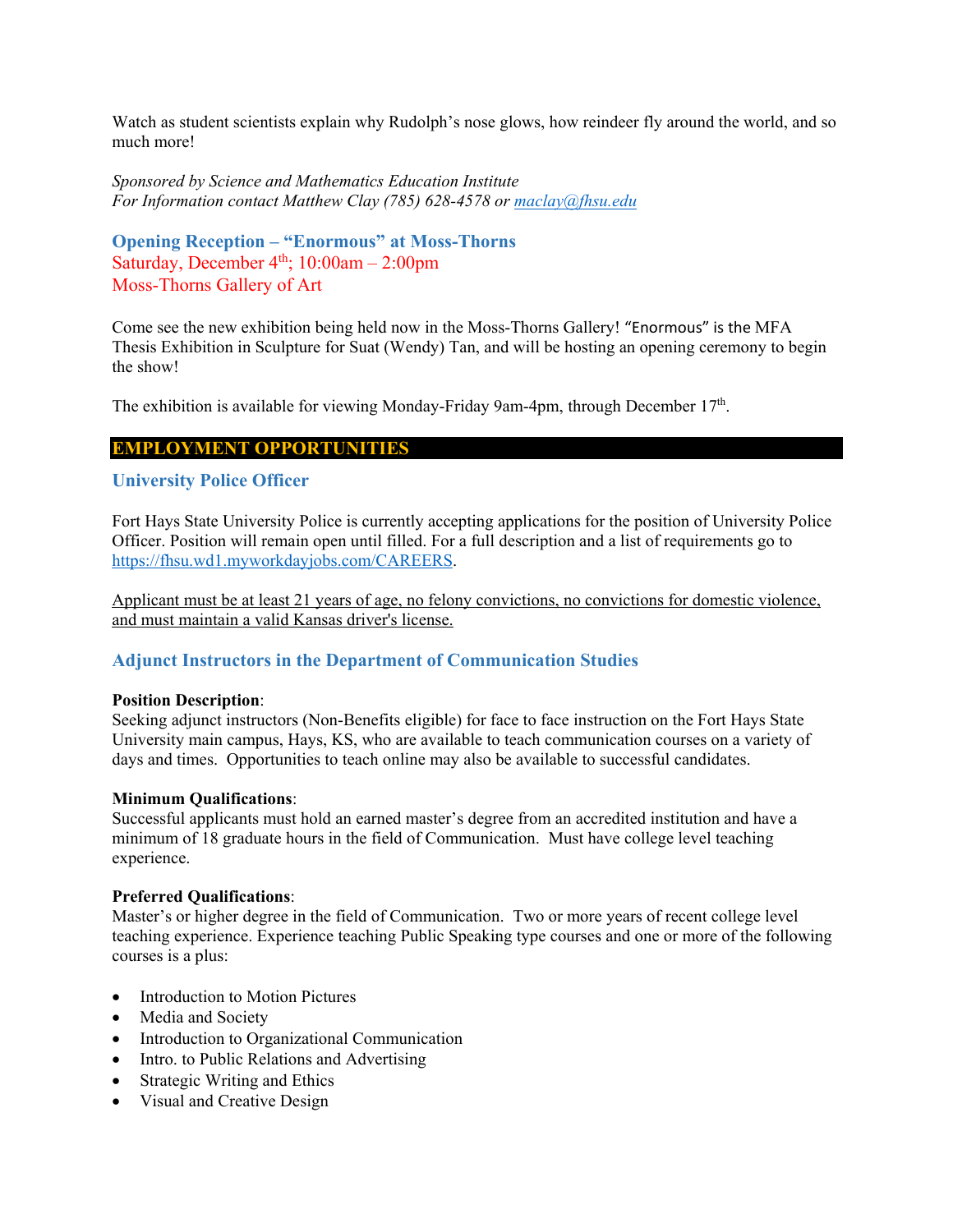- Communication Theory
- Communication Research Methods
- Intercultural Communication
- Interpersonal Communication
- Nonverbal Communication
- Listening
- Conflict Management through Communication
- Communication and Gender

**Rank:** Adjunct Instructor (Non-Benefits Eligible)

**Appointment Date:** Spring and/or Fall 2022

**Application Deadline**: Review of applications will begin immediately and continue as positions need to be filled.

For a full description and to apply, please visit<https://fhsu.wd1.myworkdayjobs.com/CAREERS>

## <span id="page-12-0"></span>**Assistant Director of Student Engagement**

#### **Position Description:**

Fort Hays State University seeks an Assistant Director of Student Engagement to serve as a member of the Student Engagement team. As a member of the Student Engagement team, the Assistant Director will assist with all areas within the department. The Student Engagement staff oversees engagement, student diversity, leadership development, fraternity and sorority life, student organizations, transition, and family programs. Student Engagement is the central-hub of student organizations and activities. Our centralized programming board works collaboratively to organize our student activities, transition programs, and diversity programs to provide social and educational experiences for students. Fraternity and Sorority Life is one of our top organizations students choose to join. There are over 120 student organizations, including 8 fraternities and sororities, on campus. Our team provides resources, support, and information on how to become and engaged leader on our campus.

For a full description and to apply, please visit<https://fhsu.wd1.myworkdayjobs.com/CAREERS>

## <span id="page-12-1"></span>**Coordinator of Student Engagement**

#### **Position Description:**

Fort Hays State University seeks a Coordinator of Student Engagement to serve as a member of the Student Engagement team. As a member of the Student Engagement team, the Coordinator will assist with all areas within the department. The Student Engagement staff oversees engagement, student diversity, leadership development, fraternity and sorority life, student organizations, transition, and family programs. Student Engagement is the central-hub of student organizations and activities. Our centralized programming board works collaboratively to organize our student activities, transition programs, and diversity programs to provide social and educational experiences for students. Fraternity and Sorority Life is one of our top organizations students choose to join. There are over 120 student organizations, including 8 fraternities and sororities, on campus. Our team provides resources, support, and information on how to become and engaged leader on our campus. This is an on-campus position, employee will report to the Fort Hays State University campus to fulfill job duties.

For a full description and to apply, please visit<https://fhsu.wd1.myworkdayjobs.com/CAREERS>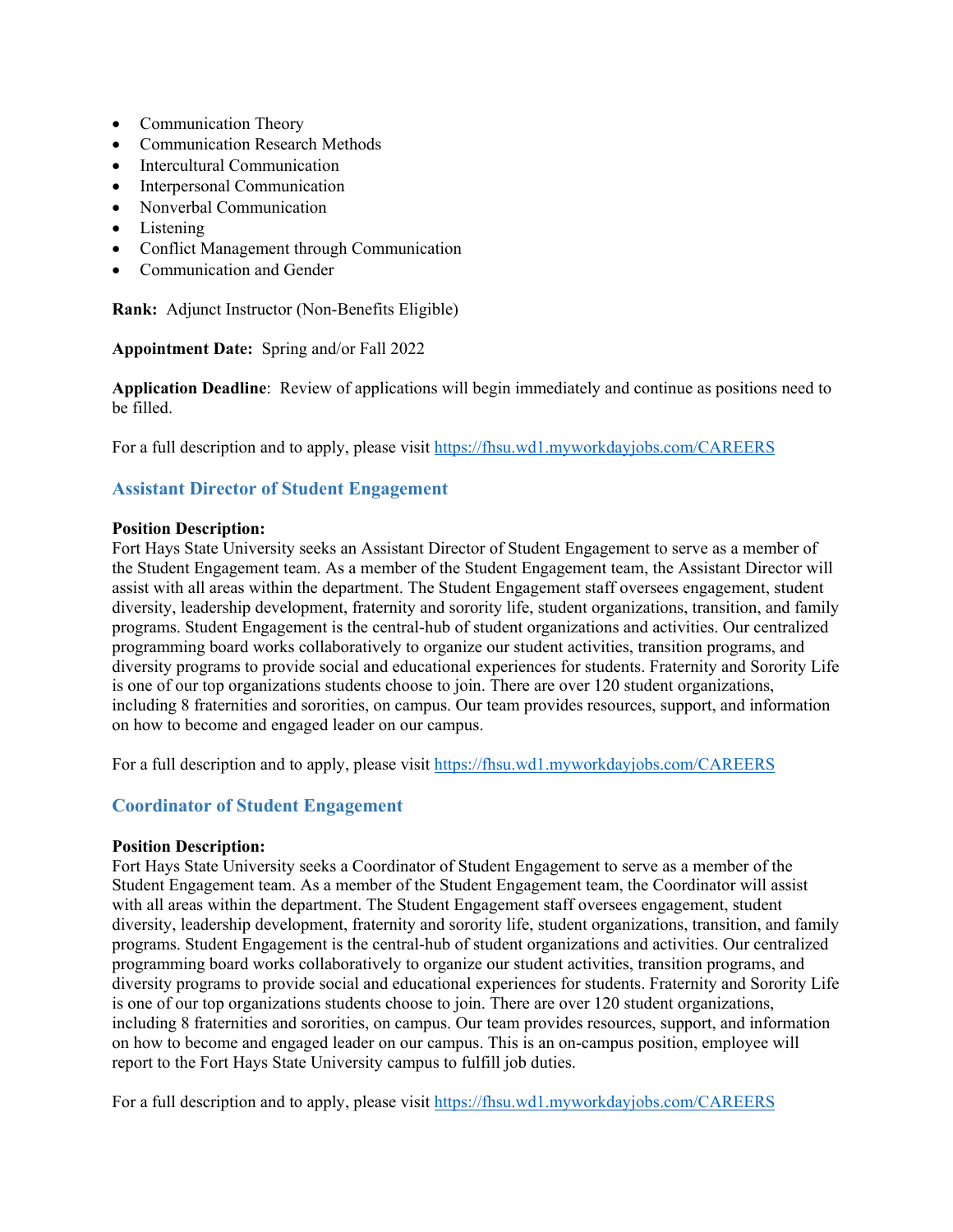# <span id="page-13-0"></span>**Custodian – Residential Life**

### **Position Description**:

Custodian, Fort Hays State University, Residential Life, full-time position, Monday through Friday, 8:00 AM to  $4:30$  PM.

### **Minimum Qualifications**:

High School Diploma or GED

### **Preferred Qualifications**:

- Custodial experience
- Experience operating custodial equipment (high speed floor buffer, carpet extractor, floor auto scrubber)

**Salary**: \$12.32 per hour, plus full benefit package

For a full description and to apply, please visit<https://fhsu.wd1.myworkdayjobs.com/CAREERS>

## <span id="page-13-1"></span>**Human Resource Program Specialist**

#### **Position Description**:

This position performs a variety of customer service and human resource support duties. Strong written and oral communication skills, along with interpersonal and organizational skills are required. Work involves specialized and/or diverse administrative support work. Work may include the responsibility of providing assistance to the Human Resource Director and other Human Resource staff.

#### **Minimum Qualifications**:

Two years of experience in planning, directing, organizing, managing or administering personnel or human resources functions. Education may be substituted for experience as determined relevant by the agency.

### **Preferred Qualifications**:

- Bachelor's degree in human resource management, public administration or a related field
- Excellent written communication skills
- Payroll experience
- Experience in data management
- Supervisory experience
- Experience with webpage maintenance
- Highly proficient with Microsoft Office suite

**Appointment Date:** Start date will be determined after acceptance of an offer and background check clearance.

**Application Deadline**: Review of applications will continue until the position is filled.

**Salary**: \$15.75 per hour

**Benefits**: Competitive benefit package [http://www.fhsu.edu/humanresourceoffice/Prospective-](http://www.fhsu.edu/humanresourceoffice/Prospective-Employees/)[Employees/](http://www.fhsu.edu/humanresourceoffice/Prospective-Employees/)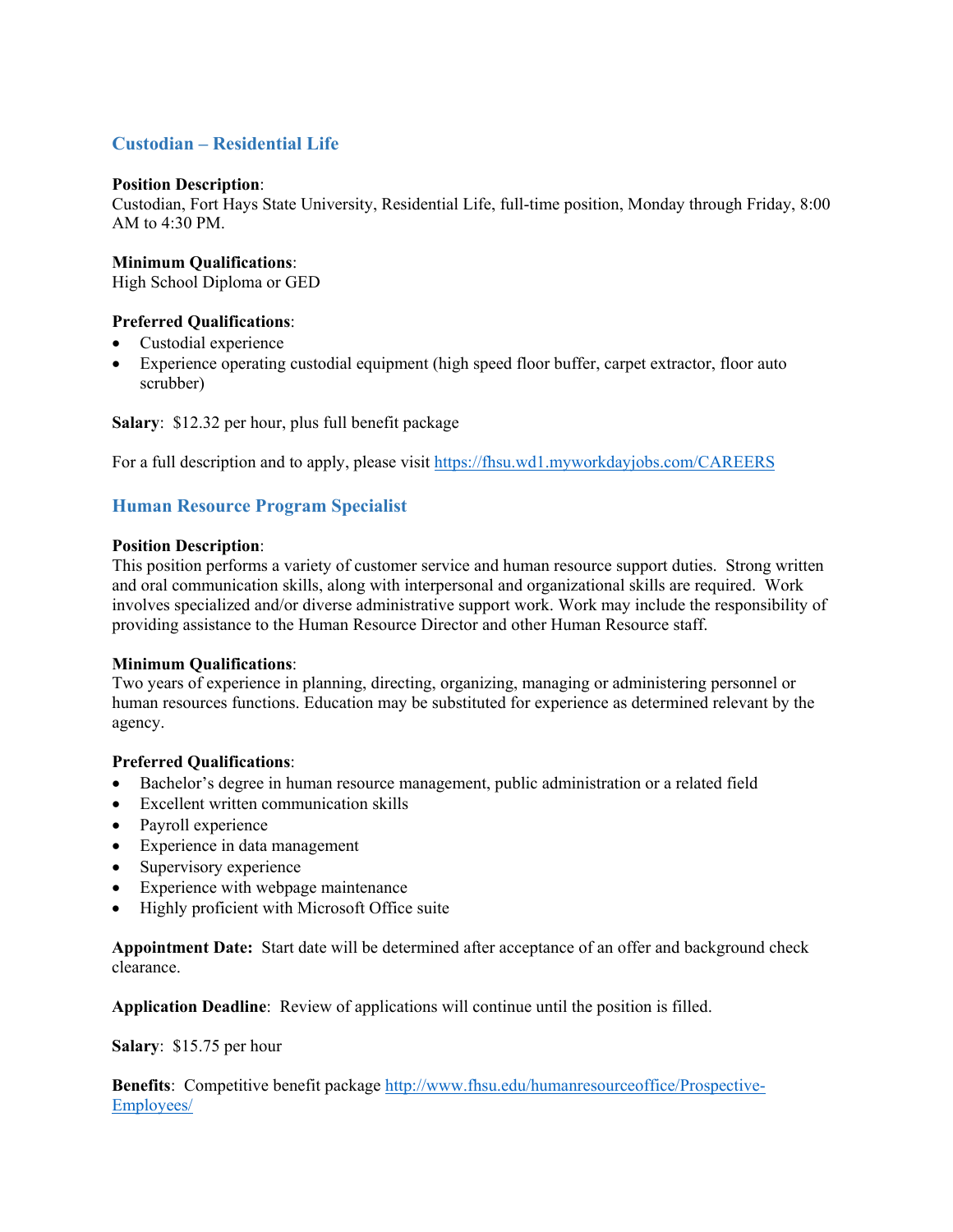### **Responsibilities**:

- Process bi-weekly payroll for non-benefit employees
- Research out of state tax for FHSU Online faculty
- New employee orientations
- Manage the Employee Tuition Assistance Program
- Office management
- Webpage maintenance
- Assist all employees with general questions
- Hire, train and supervise student employee
- Assist HR Director with special projects and research

For a full description and to apply, please visit<https://fhsu.wd1.myworkdayjobs.com/CAREERS>

### <span id="page-14-0"></span>**Custodian, Gross Coliseum**

#### **Position Description**:

Full-time Custodian position working at Gross Coliseum, Cunningham Hall, and the Lewis Field Facility. Regular hours are Monday – Friday, 6:00am to 2:30pm, with occasional weekend hours required.

### **Minimum Qualifications**:

High School Diploma or GED

### **Preferred Qualifications**:

- 1-2 years custodial experience
- Experience operating custodial equipment (high speed floor buffer, carpet extractor, floor auto scrubber)

**Application Deadline**: Review of the applications will begin immediately and continue until the position is filled.

**Salary**: \$12.02 per hour

For a full description and to apply, please visit<https://fhsu.wd1.myworkdayjobs.com/CAREERS>

## <span id="page-14-1"></span>**Facilities Maintenance Technician – Sternberg Museum**

#### **Position Description**:

This is a full-time, benefits eligible position with a Sunday – Thursday, 8:00am to 5:00pm work schedule. A Facilities Maintenance Technician completes general repairs, inspections and other maintenance needs for the Sternberg Museum and the Nature Trail. Must have good working knowledge of tools, materials, and methods used in general maintenance and repair work. A successful candidate must have the ability to problem solve, organize, and prioritize work. This position will cover the custodial duties during the weekend hours. All Sternberg Museum employees are involved in providing good customer service to museum visitors.

### **Minimum Qualifications**:

This position requires a High School Diploma or equivalent. Must have one year experience working in a maintenance capacity. A valid state driver's license is required.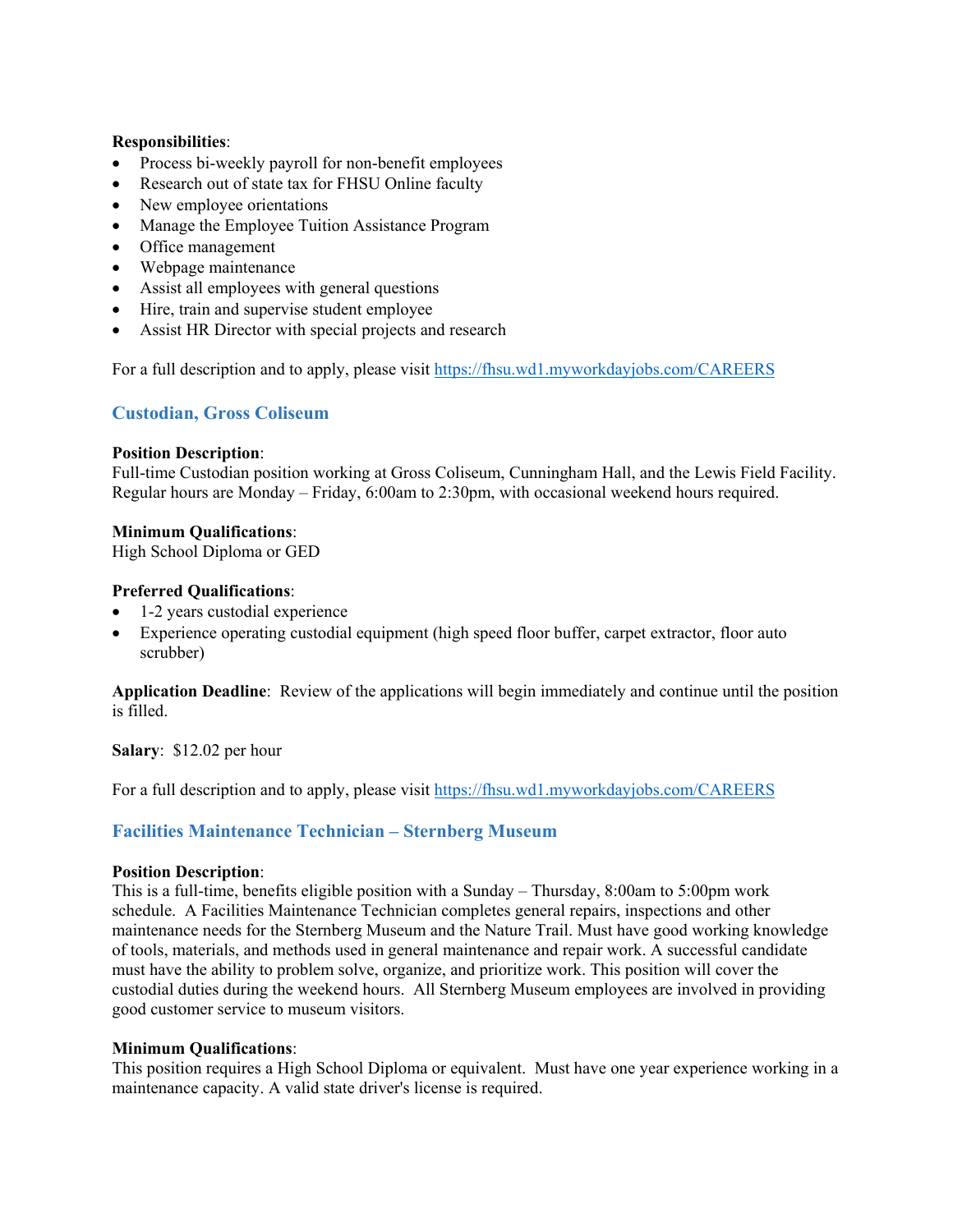### **Preferred Qualifications**:

- Degree from a trades school
- More than one year of maintenance experience
- HVAC experience
- Experience with plumbing
- Electrical experience
- Experience maintaining/repairing custodial equipment

**Appointment Date:** To be determined after acceptance of an offer and completion of the background check process.

**Application Deadline**: November 12, 2021

**Salary**: \$17.36 per hour

For a full description and to apply, please visit<https://fhsu.wd1.myworkdayjobs.com/CAREERS>

# <span id="page-15-0"></span>**Instructional Designer/E-Learning Developer – Department of Teaching Innovation and Learning Technologies**

### **The Opportunity**:

FHSU is continuing to expand our online courses and professional development programs. We are seeking an innovative professional Instructional Designer/E-Learning Developer who can work in a fast paced and collaborative environment. The position provides high-level support to faculty and professional development programs as part of the Teaching Innovation and Learning Technologies team and will create, refine, and maintain high-quality e-learning experiences for the National De-Escalation Training Center online professional development project and related projects as needed. The NDTC training developed by Fort Hays State University will teach law enforcement officers techniques that can help resolve potentially dangerous confrontations. Join FHSU and be part of the solution to positively influence law enforcement officers across the region and the U.S. by training them in advanced deescalation techniques.

### **Location:**

This position allows for the possibility of remote work with expectations for presence on campus as needed.

### *Minimum Qualifications:*

### **Education and Experience:**

- Master's degree in instructional design, educational technology, curriculum and instruction, or similar fields
- <span id="page-15-1"></span>• Proven working experience in instructional design and e-learning experience design

For a full description and to apply, please visit<https://fhsu.wd1.myworkdayjobs.com/CAREERS>

## **Program Specialist – Department of Teaching Innovation and Learning Technologies**

### **Position Description:**

This is a full-time, benefits eligible position that is a grant funded until August 31, 2023. This position will work with a professional development team to manage Stream platform and all functions related to accurate record keeping of the National De-Escalation Training Center online registration, proper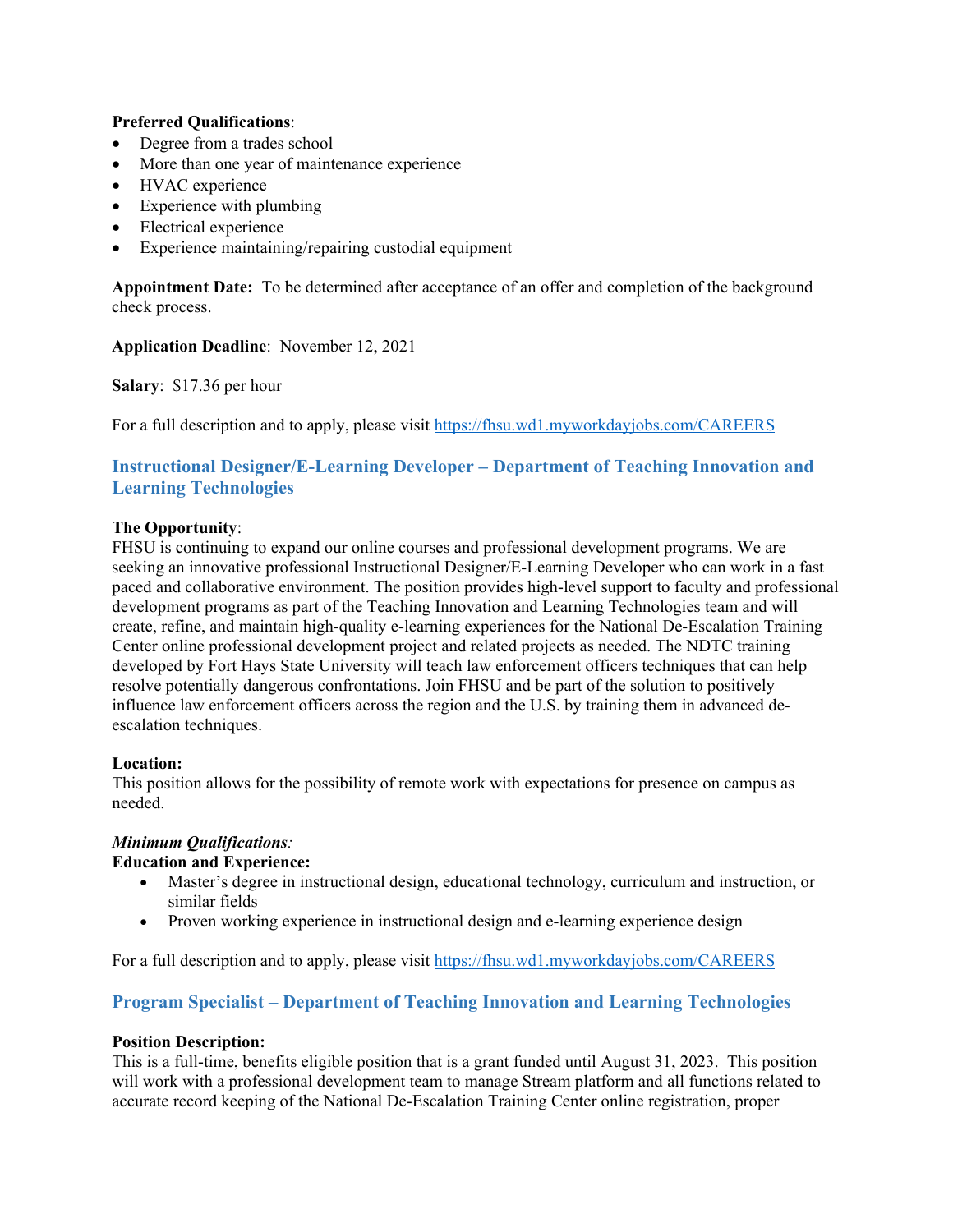distribution of funds, communication between development team, content experts, and grant administration. The successful candidate will have excellent customer service, organizational, oral and written communication skills; be detail oriented; able to successfully handle multiple priorities and deadlines.

#### **Location:**

This position allows for the possibility of remote work with expectations for presence on campus as needed.

#### **Minimum Qualifications**:

- Bachelor's Degree in communications, marketing, public relations, or related field.
- Demonstrated experience with online social networks

For a full description and to apply, please visit<https://fhsu.wd1.myworkdayjobs.com/CAREERS>

#### **SHARE WITH STUDENTS**

### <span id="page-16-0"></span>**Student Employment Opportunities – Criminal Justice Department**

The Department of Criminal Justice is hiring for two student worker positions. One position is available now but requires the student to qualify for work-study. The other position will begin in the Spring 2022 semester and is a non work-study position. Job duties include, but are not limited to, answering the phone, scheduling campus visits, distributing mail, making copies, and any other duties as assigned by supervisor and faculty. Prefer someone who is available to work Fridays. Office hours are Monday through Friday 8:00 AM – 4:30 PM. To apply, please contact Melissa Mayers at 785-628-4639.

### <span id="page-16-1"></span>**Student Employment Opportunities – Student Ambassador**

Do you know a student who would want to be part of a fun & energetic team? The Admissions Office is looking to fill work study and non-work study Student Ambassador positions.

POSITION DUTIES & RESPONSIBILITIES: Act as an FHSU Tour Guide for prospective students and family members. Escort students to departmental visits (academic, athletic, etc.). Duties include word processing, typing, filing, correspondence mailing, and other office duties.

SKILLS REQUIRED: Above average communication skills, word processing, typing, filing, people person who is dependable and punctual. Strong attention to detail. Good communication and public speaking skills, phone etiquette, honest, ability to multi-task. Be able to work in a fast-paced, busy office environment. Successful candidate will have consented to and successfully completed a criminal background and/or FHSU check.

To apply, please send a cover letter, resume, and references to [scdinges@fhsu.edu](mailto:scdinges@fhsu.edu)

### **STUDENT ABSENCES**

### <span id="page-16-2"></span>**Fort Hays Singers – Pearl Harbor Ceremony**

The following students are members of the Ft Hays Singers' trip traveling to the Pearl Harbor Ceremony commemorating the 80<sup>th</sup> anniversary of the attacks in 1941. This is not only a HUGE honor for the Fort Hays Singers, the Dept, and our University, but it is a fabulous historical event for our students to learn about that era. WISH THEM/US WELL !